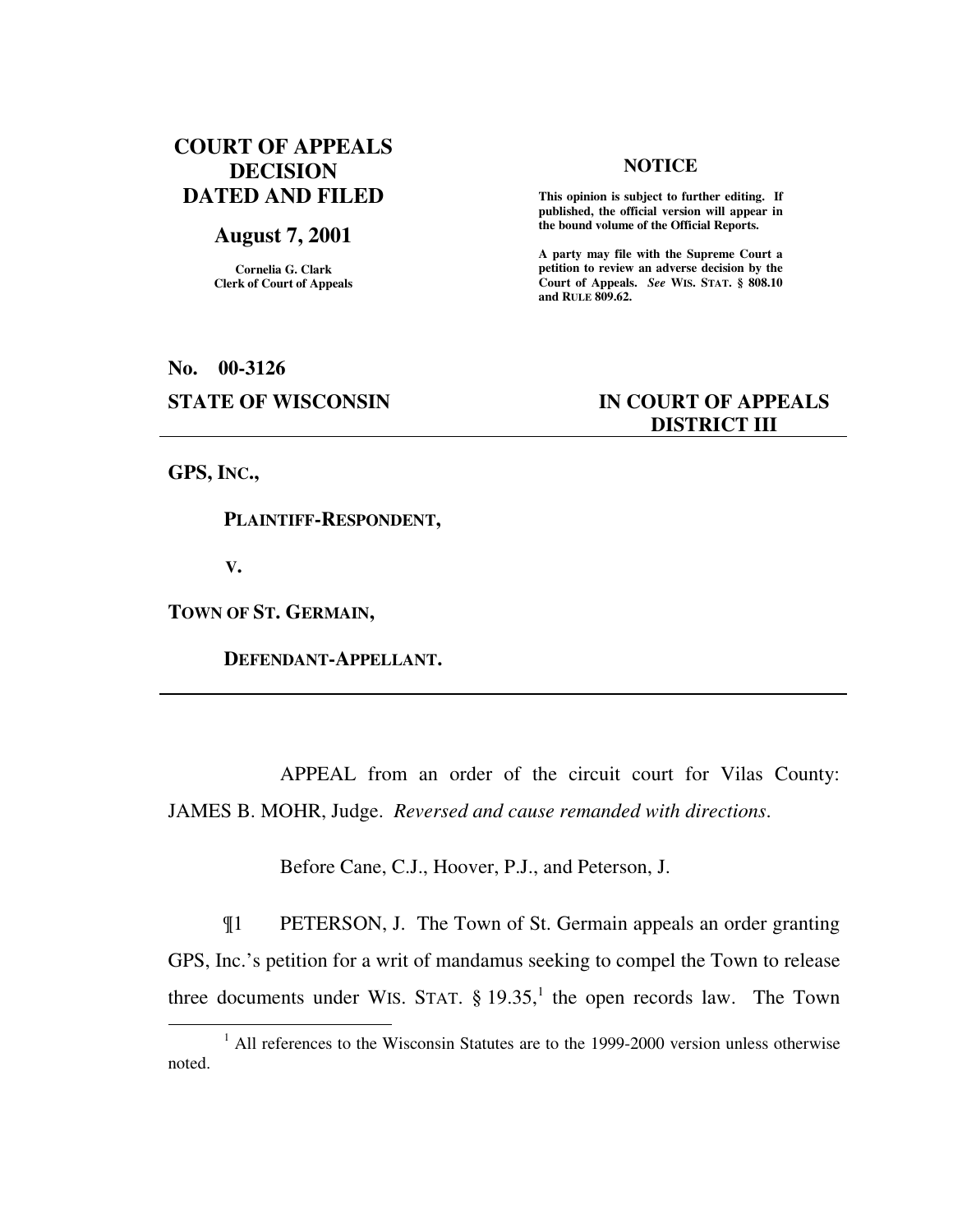argues that the circuit court erred by conducting a balancing test to determine whether the release of the documents was in the public's interest.<sup>2</sup>

¶2 We conclude that the circuit court did err by conducting a balancing test. We hold that documents subject to the attorney-client privilege are exempt from disclosure. Because the court did not determine whether the withheld documents are subject to the attorney-client privilege, we reverse the order and remand for further proceedings consistent with this opinion.

### BACKGROUND

¶3 GPS applied for a zoning permit to construct a single-family residence. The application was denied because the proposed structure was in violation of the Town's zoning ordinances.

¶4 GPS then applied for a variance. At the final hearing to determine the variance application, the town chairman circulated copies of proposed findings of facts, conclusions of law, and a proposed order to the other Town board members. The board's legal counsel had prepared the order. The board then unanimously denied the variance request without holding any discussion or debate.

¶5 Subsequently, GPS made a written request for all records relating to the Town's decision to deny the variance, pursuant to WIS. STAT.  $\S 19.35(1)(a)$ .<sup>3</sup>

 $\overline{a}$ 

 $2$  The Town additionally argues that the attorney-client privilege applies to the documents and that the circuit court erred by presupposing a violation of the open meetings law. Because our resolution of the balancing test issue is determinative of the appeal, we do not address these other arguments. *Sweet v. Berge*, 113 Wis. 2d 61, 67, 334 N.W.2d 559 (Ct. App. 1983).

<sup>&</sup>lt;sup>3</sup> WISCONSIN STAT.  $\S$  19.35(1)(a) reads as follows: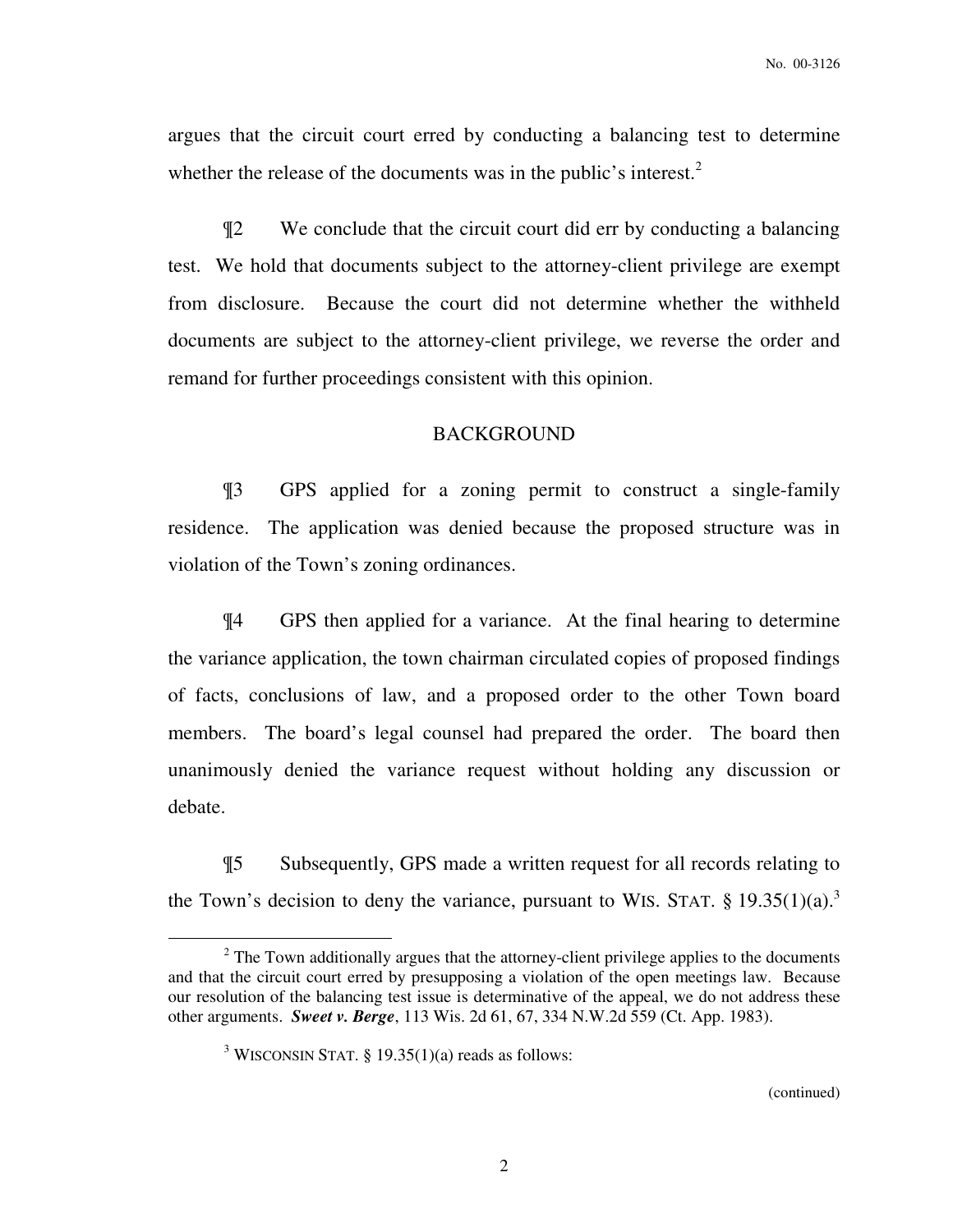The Town provided GPS with most of the requested documents. However, three documents were withheld. The Town claimed the three documents were communications protected by the attorney-client privilege and therefore exempt from disclosure.

¶6 GPS petitioned for a writ of mandamus to compel the Town to comply with its records request. The circuit court assumed that the attorney-client privilege applied and conducted a balancing test,<sup>4</sup> relying on WIS. STAT. § 19.81,<sup>5</sup>

> **(1)** RIGHT TO INSPECTION. (a) Except as otherwise provided by law, any requester has a right to inspect any record. Substantive common law principles construing the right to inspect, copy or receive copies of records shall remain in effect. The exemptions to the requirement of a governmental body to meet in open session under s. 19.85 are indicative of public policy, but may be used as grounds for denying public access to a record only if the authority or legal custodian under s. 19.33 makes a specific demonstration that there is a need to restrict public access at the time that the request to inspect or copy the record is made.

<sup>4</sup> The circuit court did not decide whether the attorney-client privilege applied to the withheld documents.

5 WISCONSIN STAT. § 19.81 reads as follows:

 $\overline{a}$ 

 **(1)** In recognition of the fact that a representative government of the American type is dependent upon an informed electorate, it is declared to be the policy of this state that the public is entitled to the fullest and most complete information regarding the affairs of government as is compatible with the conduct of governmental business.

 **(2)** To implement and ensure the public policy herein expressed, all meetings of all state and local governmental bodies shall be publicly held in places reasonably accessible to members of the public and shall be open to all citizens at all times unless otherwise expressly provided by law.

 **(3)** In conformance with article IV, section 10, of the constitution, which states that the doors of each house shall remain open, except when the public welfare requires secrecy, it is declared to be the intent of the legislature to comply to the fullest extent with this subchapter.

(continued)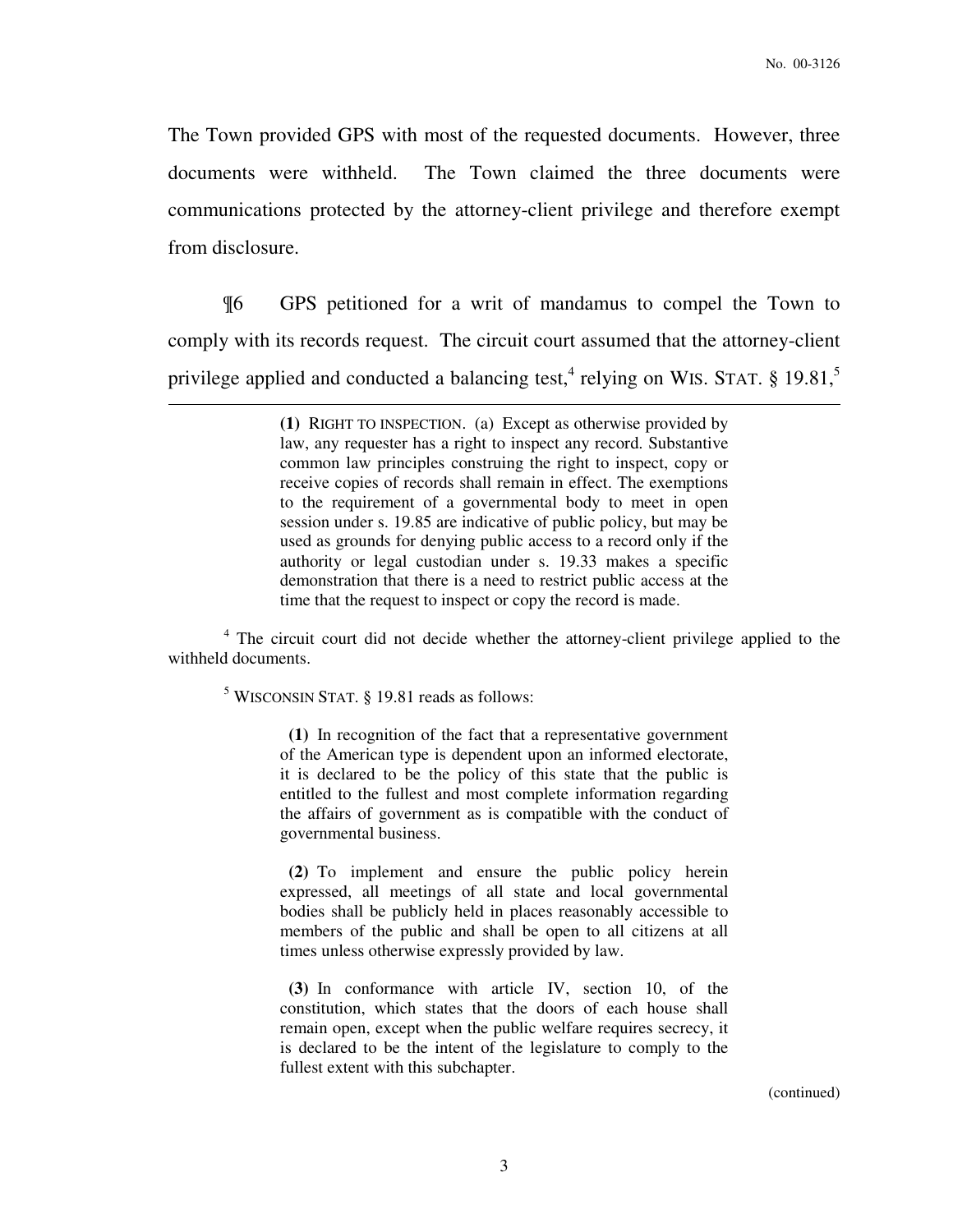the open meetings law. The court ordered the documents released because it determined that the "public's interest in open government exceeds the public's right to insure attorney-client privilege under the facts of this case." This appeal followed.

### STANDARD OF REVIEW

¶7 Whether the Town properly denied access to the documents at issue in this case presents a question of law which we review independently of the circuit court. *Wisconsin Newspress v. Sheboygan Falls Sch. Dist.*, 199 Wis. 2d 768, 775, 546 N.W.2d 143 (1996).

#### BACKGROUND

¶8 Wisconsin has long recognized that the open records law "reflects the common law principles favoring access to public records …." *Mayfair Chrysler-Plymouth v. Baldarotta*, 162 Wis. 2d 142, 155, 469 N.W.2d 638 (1991). The general presumption is that public records shall be open to the public unless there is a clear statutory exception, unless a limitation exists under the common law, or unless there is an overriding public interest in keeping the public record confidential. *Hathaway v. Green Bay Sch. Dist.*, 116 Wis. 2d 388, 397, 342 N.W.2d 682 (1984); *see also* WIS. STAT. § 19.31.

 $\overline{a}$ 

**(4)** This subchapter shall be liberally construed to achieve the purposes set forth in this section, and the rule that penal statutes must be strictly construed shall be limited to the enforcement of forfeitures and shall not otherwise apply to actions brought under this subchapter or to interpretations thereof.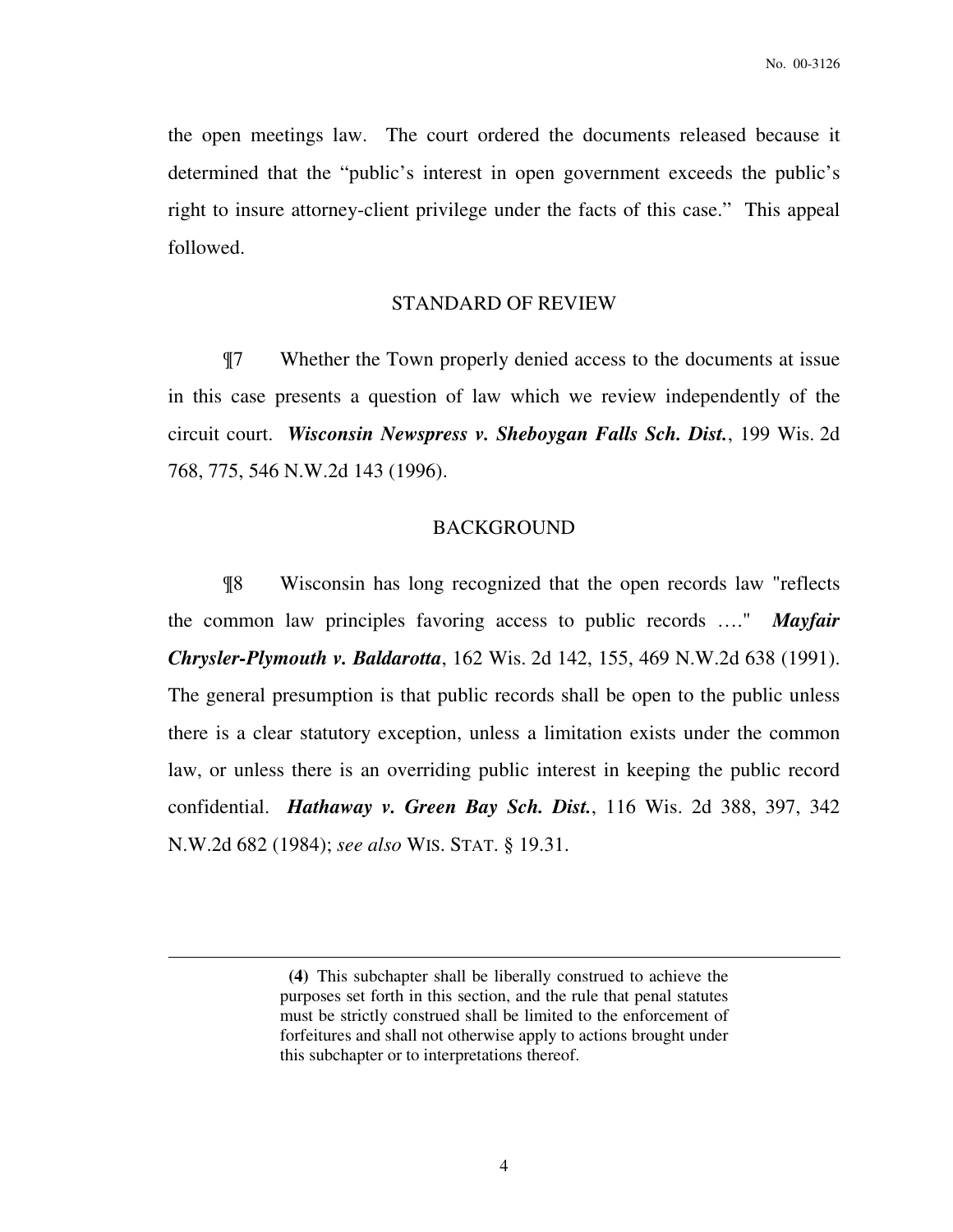¶9 WISCONSIN STAT. § 19.35(1) provides that "[e]xcept as otherwise provided by law, any requester has a right to inspect any record." The section further provides that, "[s]ubstantive common law principles construing the right to inspect, copy or receive copies of records shall remain in effect." In addition, WIS. STAT. § 19.36(1) provides that "[a]ny record which is specifically exempted from disclosure by state or federal law or authorized to be exempted from disclosure by state law is exempt from disclosure …."

¶10 When an exception does not apply, a balancing test is implemented. The balancing test involves a determination whether the public policies favoring disclosure are outweighed by the public policies favoring nondisclosure. *Mayfair Chrysler-Plymouth*, 162 Wis. 2d at 164-65.

¶11 The Town argues that the circuit court erred by conducting a balancing test to determine whether it was in the public interest to allow inspection of the documents. According to the Town, the attorney-client privilege is an exception contemplated by WIS. STAT. §§ 19.35 and 19.36. The Town argues that under *Wisconsin Newspress*, documents subject to the attorney-client privilege are exempt from the open records law. We agree.

¶12 In *Wisconsin Newspress*, our supreme court held that no blanket exception exists under the open records law for public employee disciplinary or personnel records. *Id.* at 774. Instead, "the balancing test must be applied in every case in order to determine whether a particular record should be released, and there are not blanket exceptions other than those provided by the common law or statute." *Id.* at 780.

5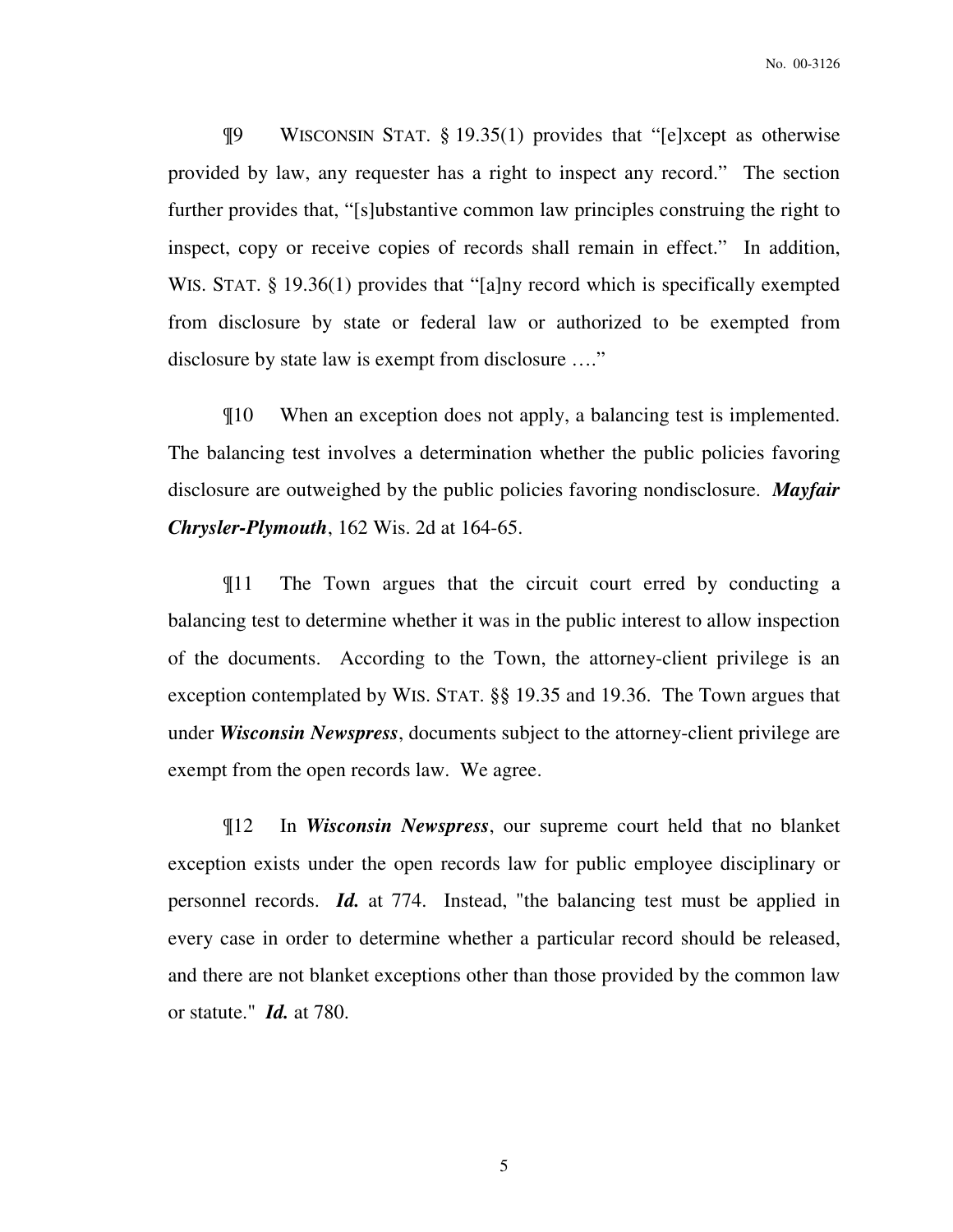$\P$ 13 However, the court explicitly ruled that the attorney-client privilege<sup>6</sup> is an exception contemplated by the open records law. *Id.* at 782. As an exception, no balancing test is required.

¶14 GPS argues that *Wisconsin Newspress* does not stand for the proposition that once the attorney-client privilege applies, no balancing test takes place. It contends that *Wisconsin Newspress* did not consider whether the privilege applies in this context. GPS argues that application of the balancing test under WIS. STAT. § 19.85, the open meetings law, is appropriate.<sup>7</sup>

¶15 These arguments ignore the holding in *Wisconsin Newspress*, the controlling authority in this case. Contrary to GPS's arguments, *Wisconsin Newspress*, 199 Wis. 2d at 782, recognized that attorney-client privileged communications are among the "exceptions to disclosure created under the common law or by statute" and that those exceptions apply under the open records law. Therefore, a client, whether a public body or a private entity, has the right to expect that communications made in confidence to its attorney will not be disclosed. As a result, we conclude that the circuit court erred by conducting a balancing test.

 $\overline{a}$ 

<sup>&</sup>lt;sup>6</sup> The attorney-client privilege is recognized in both WIS. STAT. § 905.03(2) and SCR 20:1.6(a). Section 905.03(2) states that a "client has a privilege to refuse to disclose and to prevent any other person from disclosing confidential communications made for the purpose of facilitating the rendition of professional legal services to the client …." Under the comment to SCR 20:1.6(a) (1999-2000), the attorney-client privilege applies in situations other than those "where evidence is sought from the lawyer through compulsion of law."

<sup>&</sup>lt;sup>7</sup> GPS additionally contends that: (1) the attorney-client privilege is an evidentiary privilege that does not apply under the open records law; (2) the Town's attorney was an agent of the governmental body and the attorney-client privilege did not attach to any communications; and (3) WIS. STAT. § 19.85(4), the open meetings law compels disclosure of the documents because of the public interest. We do not specifically discuss each contention because our holding disposes of the issue.